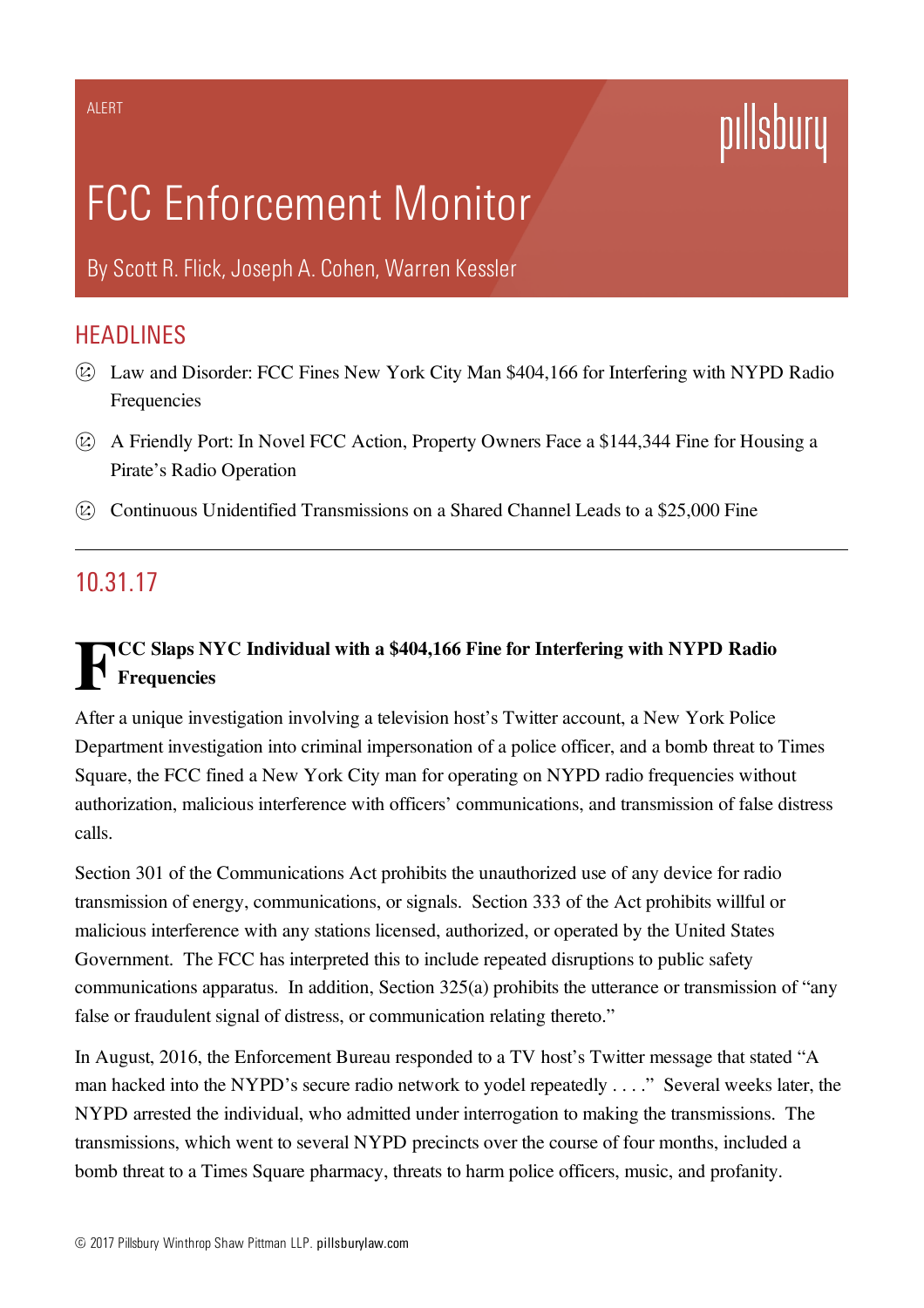Several months after the initial arrest, the FCC issued a Notice of Apparent Liability proposing the statutory maximum of \$19,246 for each of the 21 violations it found. The individual was found to have violated Section 301 and Section 333 for each of the nine calls he made, and the FCC found three violations of Section 325(a) (one for each of the false threats and distress calls).

Following the individual's failure to respond to the Notice, the FCC issued a Forfeiture Order to make the proposed \$404,166 fine a reality. The FCC stated in the Order that the man's actions showed deliberate disregard for "the safety of NYPD officers and the public that they are called to serve and protect."

#### FCC Proposes a \$144,344 Fine Against Pirate Radio Operator and Property Owners

Taking a new approach, the FCC proposed a fine against not only the operator of a Florida-based unlicensed radio station, but against the owners of the property housing the station.

Section 301 of the Communications Act states that "No person shall use or operate any apparatus for the transmission of energy or communications or signals by radio . . . except under and in accordance with this Act and with a license [granted by the FCC]." In past pirate radio actions, the FCC tended to invoke Section 301 against only the pirate radio operator. In this case, the FCC broadened the definition of a party that "use[s] or operate[s]" a station to include those who knowingly have control and access to the transmission equipment and pay for the station's utility costs.

Beginning in March 2012, the FCC tracked unlicensed transmissions emanating from the property owners' Miami residence. The FCC issued repeated Notices of Unauthorized Operation ("NOUO") against the couple and the operator. After the couple's initial NOUO, U.S. Marshals entered their property and confiscated radio transmission equipment that was found in a shed next to their home.

Despite the seizure of the equipment, repeated warnings from the FCC, and the couple's subsequent denials that anything was taking place on their property, the transmissions continued. The FCC discovered that the property owners controlled access to the property (including the transmission antenna in their backyard) and paid for all of the Internet and electricity going into the shed. Investigators also found social media posts from one of the property owners with pictures of him and the operator inside the shed during a transmission. Also, during multiple encounters with the property owners, the FCC investigators discovered that the illegal transmissions would cease almost immediately upon their arrival at the property, only to start up again on a later date.

Investigators were able to track down the operator based on the confiscated equipment, the man's social media page, and the content of his broadcasts.

In a Notice of Apparent Liability issued against both the operator and the property owners, the FCC proposed the statutory maximum fine of \$144,344 and held all of the parties jointly and severally liable. The FCC found the property owners to be apparent willful participants in the unauthorized operations because, despite knowledge of wrongdoing and exclusive control over access to the